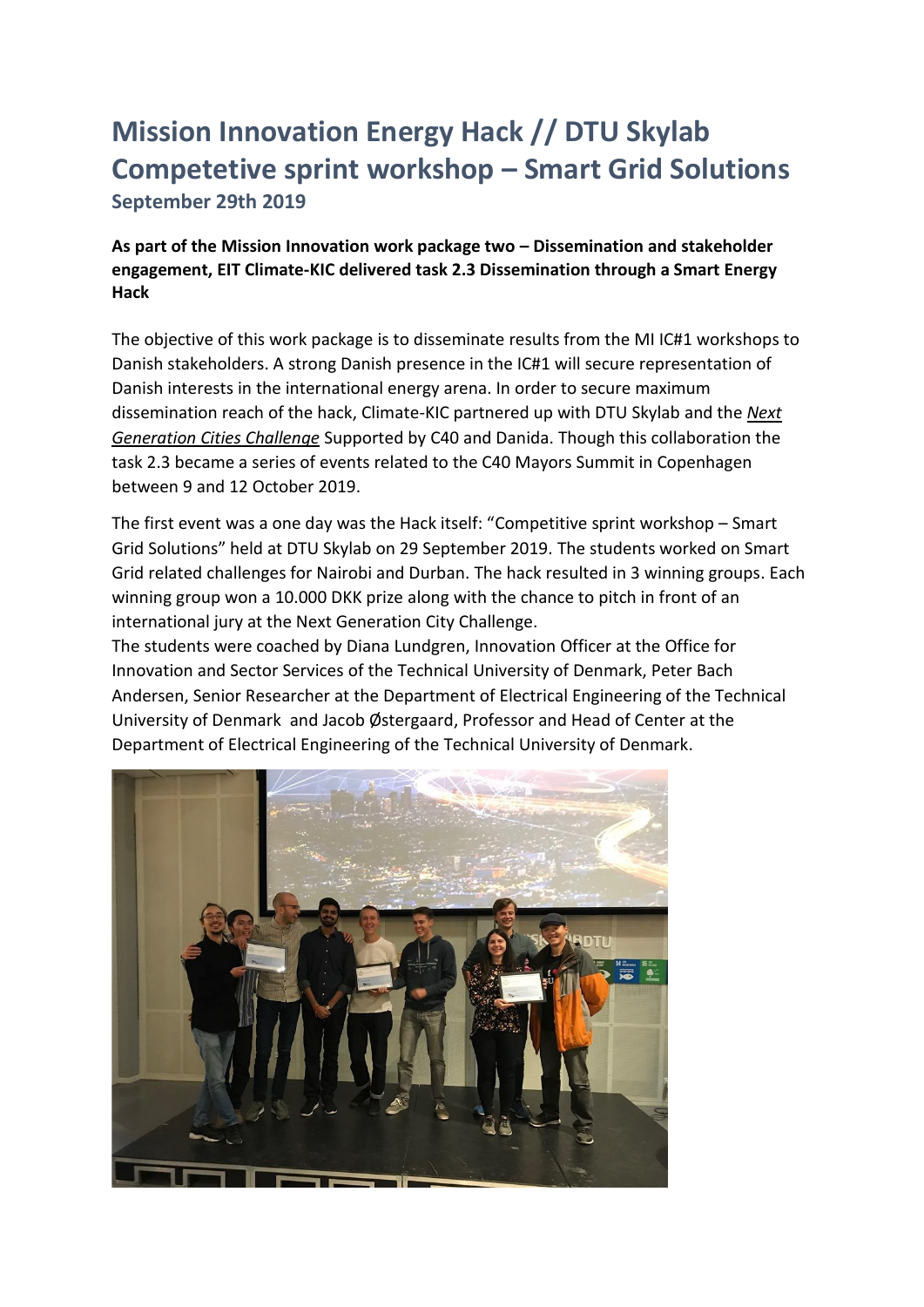The second event was the Tech Bazar reception kicking off the program of the Next Generation City Challenge program at the C40 Mayors Summit. The reception was hosted at DTU Skylab with support from a series of partners. The event convened high level speakers such as Rasmus Prehn, Minister for Development Cooperation of Denmark, Mark Watts, Executive Director of C40, Ian de Cruz,Global Director at Partnering for Green Growth and Global Goals 2030 at P4G and Yvonne Aki-Sawyerr, Mayor of Freetown, Sierra Leone.

The winners of the Mission Innovation Hack "Competitive sprint workshop – Smart Grid Solutions" pitched together with the 15 other groups in front of a jury consisting of: -Gifti Nadi, Deputy Regional Director of Africa, C40

-Dr. Magash Naidoo, Senior Manager (Acting) Energy Office, eThekwini Municipality, South Africa

-Mikkel Trym, Head of Entrepreneurship, EIT Climate-KIC Nordic

-Carlos M. Lima Azevedo, Assistant Professor, DTU Management (Mobility research)

-Theis Bo Rasmussen, Postdoc, DTU Electrical Engineering (energy efficiency in buildings) -Ian de Cruz, Global Director at Partnering for Green Growth and Global Goals 2030 (P4G)

Between the 18 pitches, 3 groups won the opportunity to pitch their solutions to VIP participants of the C40 Mayors Summit at the Tivoli Congress Center. Among the three winners were one of the Mission Innovation Hack student groups, Group 1 working on smart grid solutions for Energy efficiency in buildings in Nairobi.

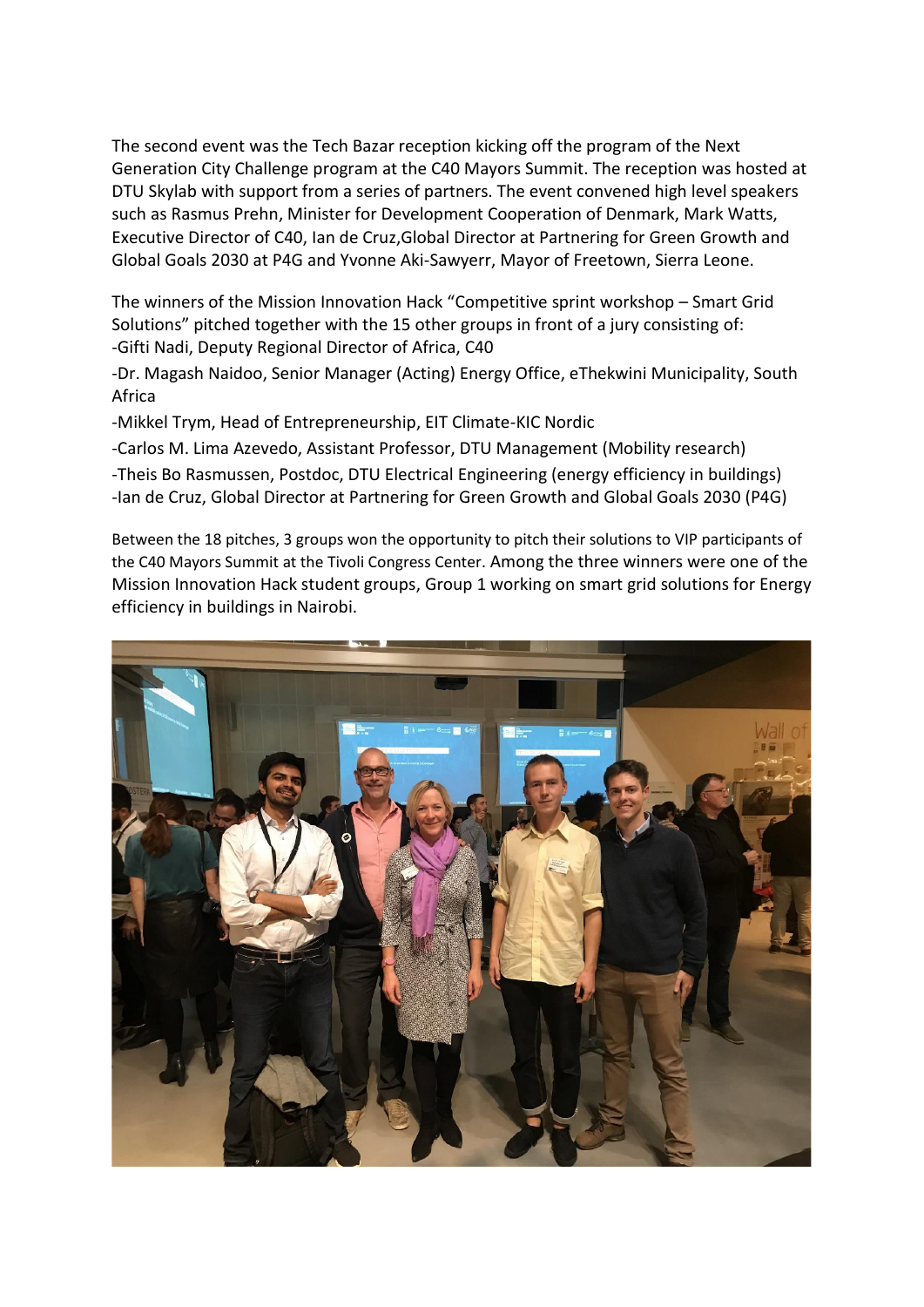The Third event was the pitch in front of the to VIP participants at the Tivoli Congress Center.



## **Planning of the "Competitive sprint workshop – Smart Grid Solutions"**

The primary aim was to find three groups of three students who would be able to participate in the events around the C40 summit as part of a Danish youth delegation participating with other youth delegations from all over the world.

Recruitment efforts for the workshop was expected to yield 30 participants for the workshop. Most efforts, however, proved largely unfruitful. Despite great last-minute efforts from close network no more than 9 participants showed up for the workshop. This resulted in a redesign of the workshop and a complete change of focus for the hack. Groups were formed from the morning and the three groups could now spend the entire day diving into the materials and deepening their knowledge about the solutions. Consequently, the jury ended up taking more of a mentoring role, providing key insights and suggestions for improvement instead of deliberating about who was to win the competition. Preferably we would have had 3 times as many participants, but we managed to make a great day for the participants present and provided the summit with three qualified groups and pitches.

## **Associated Documents**

Description of additional deliverable documents

- 1 Supporting slides for workshop presentation
- 2 Attendee list
- 3 Invitation

4 Workshop notes Workshop plan and notes incl. notes on who I contacted during recruitment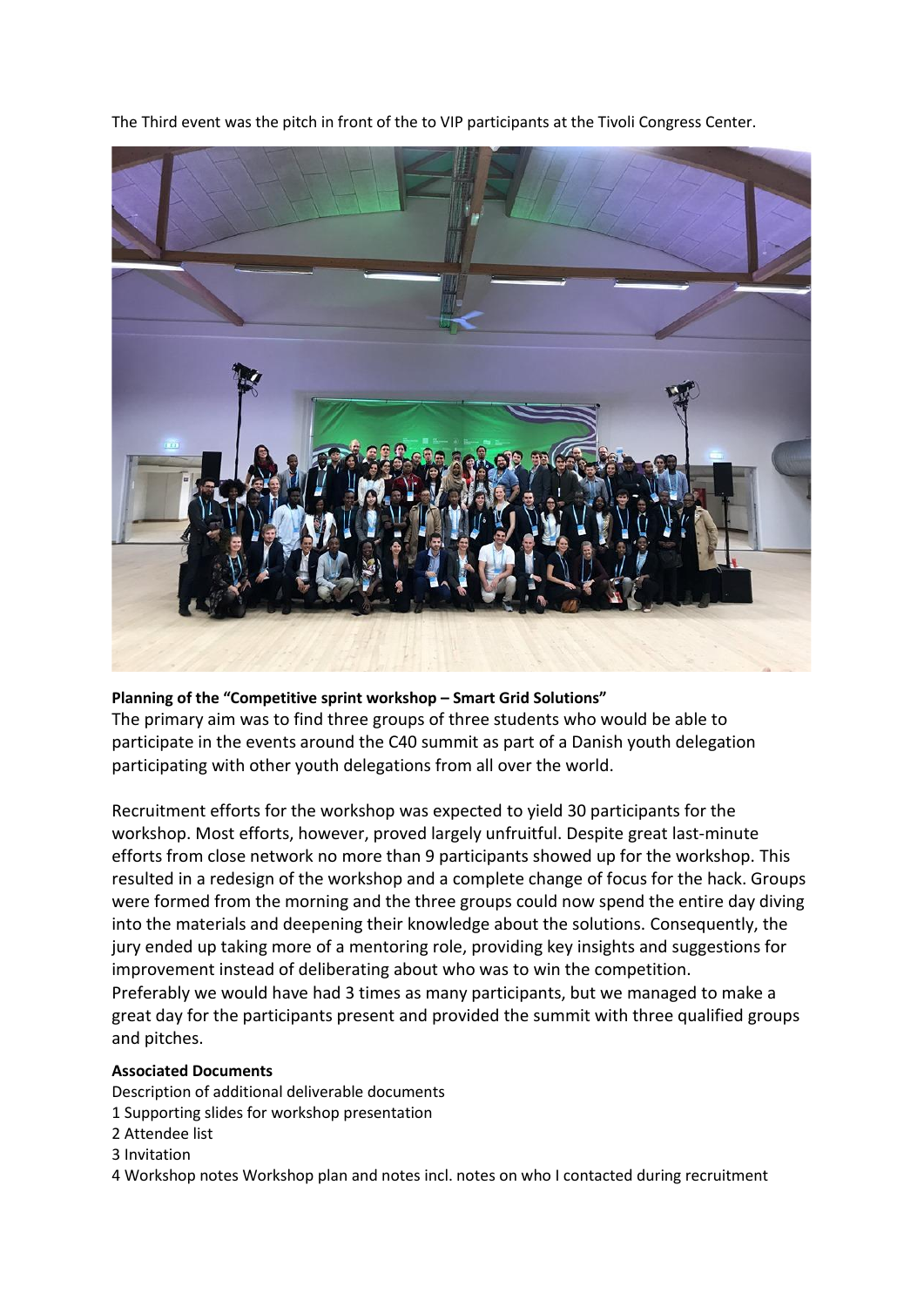Efforts 5 Prize diploma

## **Communications:**

www

<https://nordic.climate-kic.org/news/hacking-the-way-to-smart-energy-solutions/> [http://nextgenerationcityaction.com/?fbclid=IwAR1JD51TtoYWWAl3n1Awdk05SDOTJt](http://nextgenerationcityaction.com/?fbclid=IwAR1JD51TtoYWWAl3n1Awdk05SDOTJt-rXyo7rv_izx2Sq3RERJEiWfqbPno)[rXyo7rv\\_izx2Sq3RERJEiWfqbPno](http://nextgenerationcityaction.com/?fbclid=IwAR1JD51TtoYWWAl3n1Awdk05SDOTJt-rXyo7rv_izx2Sq3RERJEiWfqbPno) [https://www.climate-kic.org/events/c40-world-mayors-summit-](https://www.climate-kic.org/events/c40-world-mayors-summit-2019/?fbclid=IwAR0PQJ2bk_P10uzLmg7y35-Lx4mEP2A63JGwd7o3XwnTK13cJixiD9-7Q4o)[2019/?fbclid=IwAR0PQJ2bk\\_P10uzLmg7y35-Lx4mEP2A63JGwd7o3XwnTK13cJixiD9-7Q4o](https://www.climate-kic.org/events/c40-world-mayors-summit-2019/?fbclid=IwAR0PQJ2bk_P10uzLmg7y35-Lx4mEP2A63JGwd7o3XwnTK13cJixiD9-7Q4o) twitter <https://twitter.com/DTUSkylab/status/1196813730060869633> <https://twitter.com/DTUSkylab/status/1190252911412043781> <https://twitter.com/c40cities/status/1182713759846064128> <https://twitter.com/CKICNordic/status/1182021189381832705> <https://twitter.com/MarkWatts40/status/1181635628586475521> <https://twitter.com/linegry/status/1181652606067847173> <https://twitter.com/CKICNordic/status/1181622123485372416> <https://twitter.com/ClimateKIC/status/1181615919006662656> <https://twitter.com/ClimateKIC/status/1181612863733063680> <https://twitter.com/ClimateKIC/status/1181607552737521666> <https://twitter.com/CKICNordic/status/1181585928353144832> <https://twitter.com/CKICNordic/status/1181556522893086720> <https://twitter.com/DTUSkylab/status/1181307063391182851> <https://twitter.com/CKICNordic/status/1180408031475064832> <https://twitter.com/CKICNordic/status/1180388401910034433>

Facebook

[https://www.facebook.com/climatekicnordic/photos/a.975291745836252/2708410292524380/?typ](https://www.facebook.com/climatekicnordic/photos/a.975291745836252/2708410292524380/?type=3&theater) [e=3&theater](https://www.facebook.com/climatekicnordic/photos/a.975291745836252/2708410292524380/?type=3&theater)

[https://www.facebook.com/climatekicnordic/photos/a.975291745836252/2705432722822137/?typ](https://www.facebook.com/climatekicnordic/photos/a.975291745836252/2705432722822137/?type=3&theater) [e=3&theater](https://www.facebook.com/climatekicnordic/photos/a.975291745836252/2705432722822137/?type=3&theater)

[https://www.facebook.com/dtuskylab/photos/a.562377790500921/3035218626550146/?type=3&t](https://www.facebook.com/dtuskylab/photos/a.562377790500921/3035218626550146/?type=3&theater) [heater](https://www.facebook.com/dtuskylab/photos/a.562377790500921/3035218626550146/?type=3&theater)